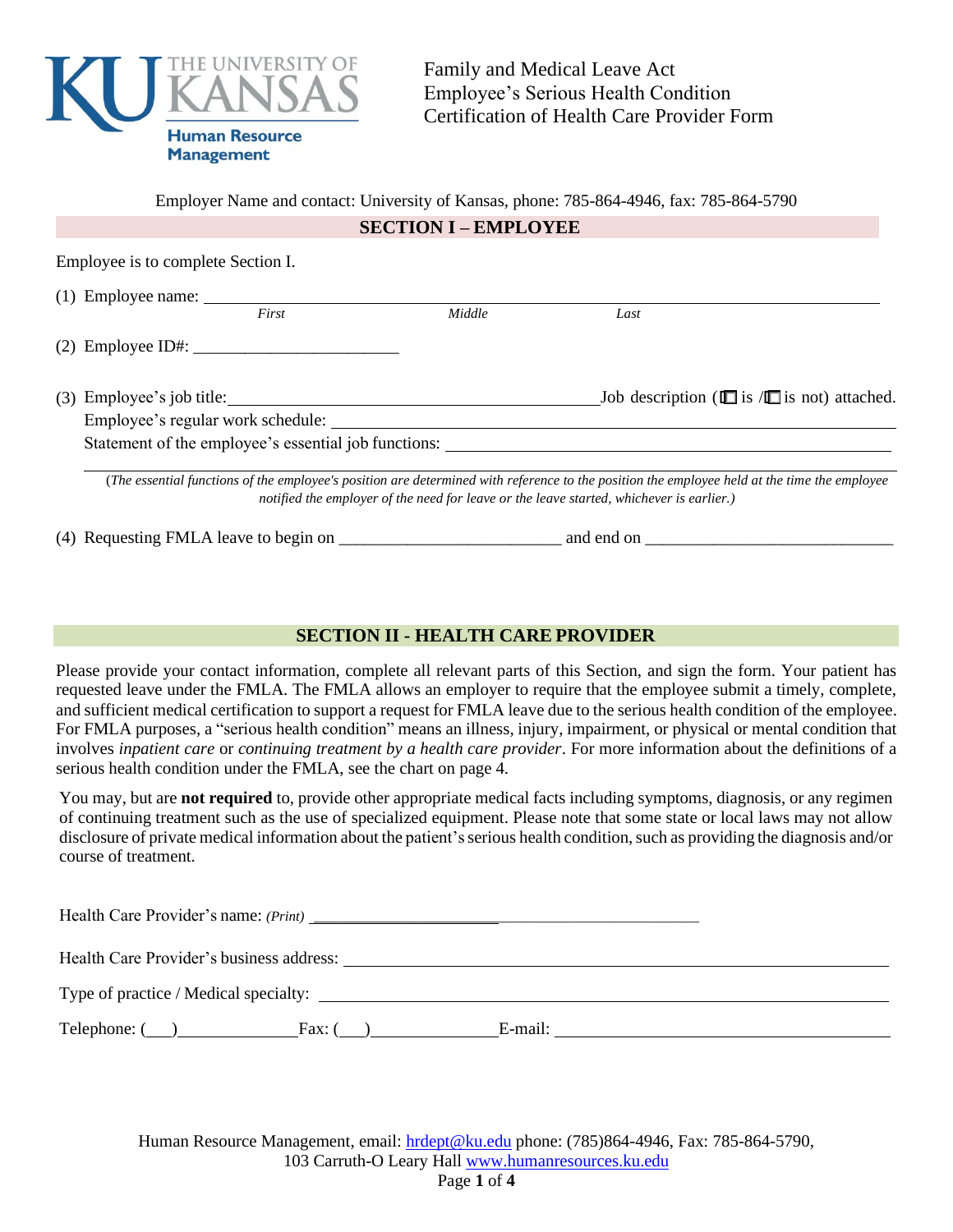# **PART A: Medical Information**

Limit your response to the medical condition(s) for which the employee is seeking FMLA leave. Your answers should be your **best estimate** based upon your medical knowledge, experience, and examination of the patient. **After completing Part A, complete Part B to provide information about the amount of leave needed.** Note: For FMLA purposes, "incapacity" means the inability to work, attend school, or perform regular daily activities due to the condition, treatment of the condition, or recovery from the condition. Do not provide information about genetic tests, as defined in 29 C.F.R. § 1635.3(f), genetic services, as defined in 29 C.F.R. § 1635.3(e), or the manifestation of disease or disorder in the employee's family members, 29 C.F.R. § 1635.3(b).

- *(1)* State the approximate date the condition started or will start: *(mm/dd/yyyy)*
- (2) Provide your **best estimate** of how long the condition lasted or will last:
- (3) Check the box(es) for the questions below, as applicable. For all box(es) checked, the amount of leave needed must be provided in Part B.
	- $\Box$  **Inpatient Care**: The patient ( $\Box$  has been / $\Box$  is expected to be) admitted for an overnight stay in a hospital, hospice, or residential medical care facility on the following date(s):
	- **Incapacity plus Treatment**: *(e.g. outpatient surgery, strep throat)*

Due to the condition, the patient ( $\Box$  has been /  $\Box$  is expected to be) incapacitated for *more than* three consecutive, full calendar days from *(mm/dd/yyyy)* to *(mm/dd/yyyy)*.

The patient ( $\Box$  was / $\Box$  will be) seen on the following date(s):

The condition ( $\Box$  has /  $\Box$  has not) also resulted in a course of continuing treatment under the supervision of a health care provider *(e.g. prescription medication (other than over-the-counter) or therapy requiring special equipment)*

- **Pregnancy**: The condition is pregnancy. List the expected delivery date: *(mm/dd/yyyy)*.
- **Chronic Conditions**: *(e.g. asthma, migraine headaches)* Due to the condition, it is medically necessary for the patient to have treatment visits at least twice per year.
- **Permanent or Long Term Conditions**: *(e.g. Alzheimer's, terminal stages of cancer)* Due to the condition, incapacity is permanent or long term and requires the continuing supervision of a health care provider (even if active treatment is not being provided).
- **Conditions requiring Multiple Treatments**: (*e.g. chemotherapy treatments, restorative surgery)* Due to the condition, it is medically necessary for the patient to receive multiple treatments.
- **None of the above**: If none of the above condition(s) were checked, (i.e., inpatient care, pregnancy) no additional information is needed. Go to page 4 to sign and date the form.
- (4) If needed, briefly describe other appropriate medical facts related to the condition(s) for which the employee seeks FMLA leave. *(e.g., use of nebulizer, dialysis*)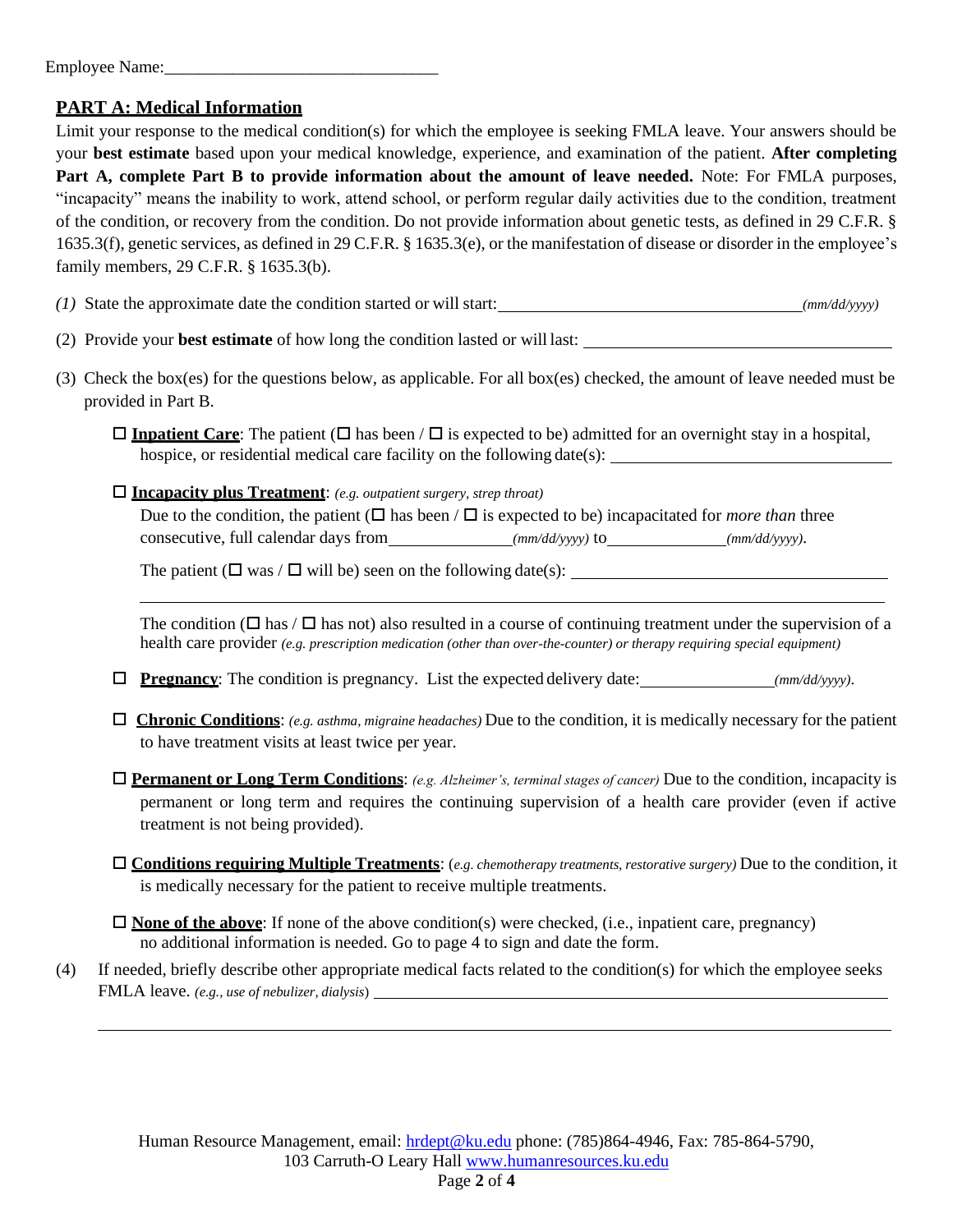#### Employee Name:

# **PART B: Amount of Leave Needed**

For the medical condition(s) checked in Part A, complete all that apply. Several questions seek a response as to the frequency or duration of a condition, treatment, etc. Your answer should be your **best estimate** based upon your medical knowledge, experience, and examination of the patient. Be as specific as you can; terms such as "lifetime," "unknown," or "indeterminate" may not be sufficient to determine FMLA coverage.

- (5) Due to the condition, the patient  $(\Box$  had  $/\Box$  will have) **planned medical treatment(s)** (scheduled medical visits) *(e.g. psychotherapy, prenatal appointments)* on the following date(s):
- (6) Due to the condition, the patient  $(\Box \text{ was } / \Box \text{ will be})$  **referred to other health care provider(s)** for evaluation or treatment(s).

State the nature of such treatments: *(e.g. cardiologist, physicaltherapy)*

Provide your **best estimate** of the beginning date *(mm/dd/yyyy)* and end date *(mm/dd/yyyy)* for the treatment(s).

Provide your **best estimate** of the duration of the treatment(s), including any period(s) of recovery *(e.g. 3 days/week)*

(7) Due to the condition, it is medically necessary for the employee to work a **reduced schedule**.

Provide your **best estimate** of the reduced schedule the employee is able to work. From *(mm/dd/yyyy)* to *(mm/dd/yyyy)* the employee is able to work: *(e.g., 5 hours/day, up to 25 hours aweek)*

(8) Due to the condition, the patient  $(\Box \text{ was } / \Box \text{ will be})$  **incapacitated for a continuous period of time**, including any time for treatment(s) and/or recovery.

Provide your **best estimate** of the beginning date \_\_\_\_\_\_\_\_\_\_\_\_\_\_\_\_\_\_\_\_\_\_ ( $mm/dd/yyyy$ ) and end date *(mm/dd/yyyy)* for the period of incapacity.

(9) Due to the condition, it ( $\Box$  was / $\Box$  is / $\Box$  will be) medically necessary for the employee to be absent from work on an **intermittent basis** (periodically), including for any episodes of incapacity i.e., episodic flare-ups. Provide your **best estimate** of how often (frequency) and how long (duration) the episodes of incapacity will likely last.

 ( day / week / month) and are likely to last approximately ( hours / days) per episode*.*Over the next 6 months, episodes of incapacity are estimated to occur times per